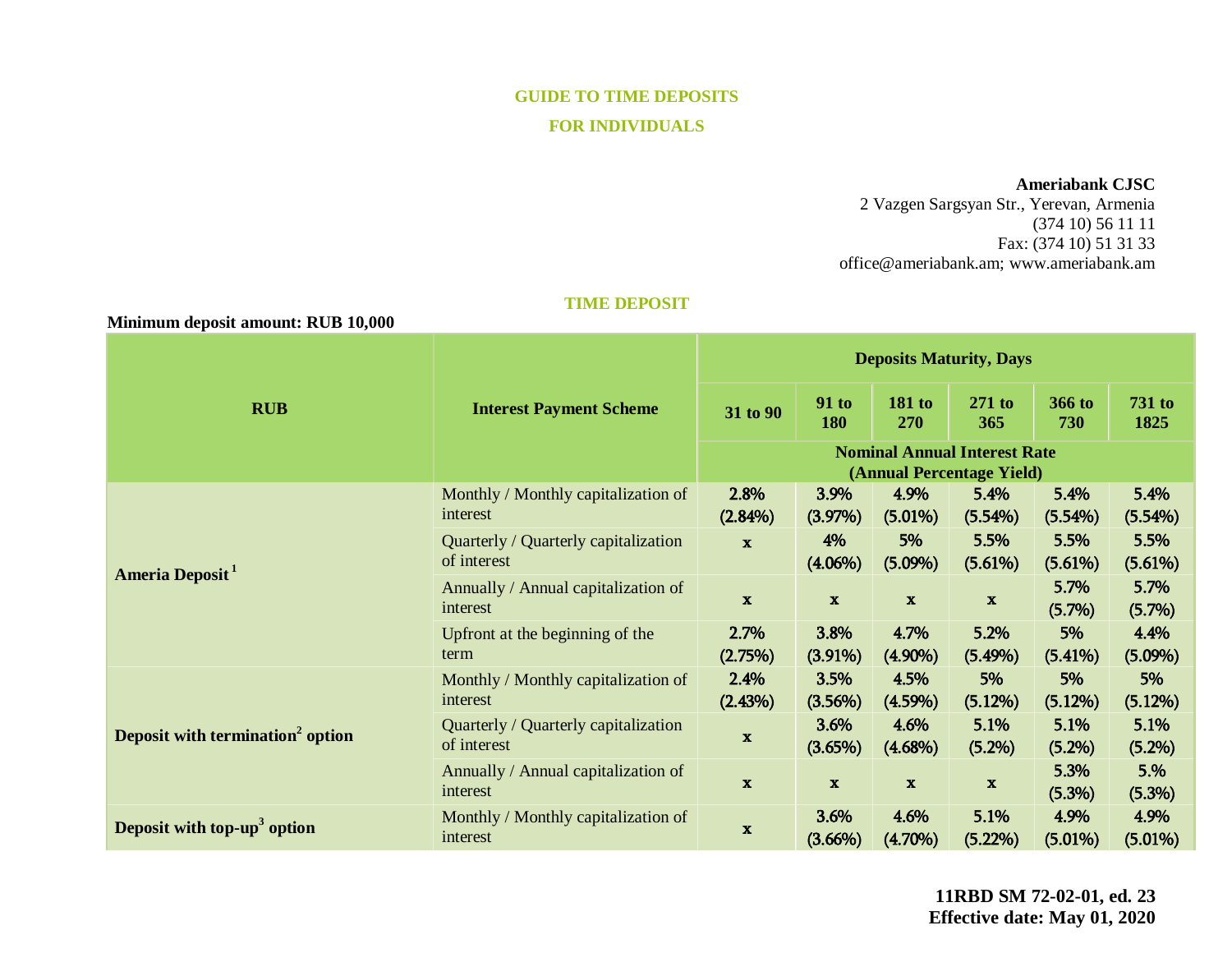|                                                                                                            | Quarterly / Quarterly capitalization<br>of interest | $\mathbf x$  | 3.7%<br>(3.75%)    | 4.7%<br>(4.78%)  | 5.2%<br>(5.3%)     | 5%<br>$(5.09\%)$   | 5%<br>$(5.09\%)$   |
|------------------------------------------------------------------------------------------------------------|-----------------------------------------------------|--------------|--------------------|------------------|--------------------|--------------------|--------------------|
|                                                                                                            | Annually / Annual capitalization of<br>interest     | $\mathbf x$  | $\mathbf x$        | $\mathbf x$      | $\mathbf x$        | 5.2%<br>(5.2%)     | 5.2%<br>(5.2%)     |
| Deposit with partial withdrawal <sup>4</sup> option                                                        | Monthly / Monthly capitalization of<br>interest     | $\mathbf x$  | 3.6%<br>$(3.66\%)$ | 4.6%<br>(4.7%)   | 5.1%<br>(5.22%)    | 5.1%<br>$(5.22\%)$ | 5.1%<br>(5.22%)    |
|                                                                                                            | Quarterly / Quarterly capitalization<br>of interest | $\mathbf x$  | 3.7%<br>(3.75%)    | 4.7%<br>(4.78%)  | 5.2%<br>(5.3%)     | 5.2%<br>(5.3%)     | 5.2%<br>(5.3%)     |
|                                                                                                            | Annually / Annual capitalization of<br>interest     | $\mathbf x$  | $\mathbf{x}$       | $\mathbf x$      | $\mathbf x$        | 5.4%<br>(5.4%)     | 5.4%<br>(5.4%)     |
| Deposit with $top-up3$ and termination <sup>2</sup><br>options                                             | Monthly / Monthly capitalization of<br>interest     | $\mathbf x$  | 3.2%<br>(3.25%)    | 4.2%<br>(4.28%)  | 4.7%<br>(4.8%)     | 4.5%<br>$(4.59\%)$ | 4.5%<br>(4.59%)    |
|                                                                                                            | Quarterly / Quarterly capitalization<br>of interest | $\mathbf x$  | 3.3%<br>(3.34%)    | 4.3%<br>(4.37%)  | 4.8%<br>$(4.89\%)$ | 4.6%<br>$(4.68\%)$ | 4.6%<br>$(4.68\%)$ |
|                                                                                                            | Annually / Annual capitalization of<br>interest     | $\mathbf x$  | $\mathbf x$        | $\mathbf x$      | $\mathbf x$        | 4.8%<br>(4.8%)     | 4.8%<br>(4.8%)     |
| Deposit with partial withdrawal <sup>4</sup> and<br>termination <sup>2</sup> options                       | Monthly / Monthly capitalization of<br>interest     | $\mathbf{x}$ | 3.2%<br>(3.25%)    | 4.2%<br>(4.28%)  | 4.7%<br>(4.8%)     | 4.7%<br>(4.8%)     | 4.7%<br>(4.8%)     |
|                                                                                                            | Quarterly / Quarterly capitalization<br>of interest | $\mathbf{x}$ | 3.3%<br>(3.34%)    | 4.3%<br>(4.37%)  | 4.8%<br>$(4.89\%)$ | 4.8%<br>$(4.89\%)$ | 4.8%<br>$(4.89\%)$ |
|                                                                                                            | Annually / Annual capitalization of<br>interest     | $\mathbf{x}$ | $\mathbf{x}$       | $\mathbf x$      | $\mathbf x$        | 5%<br>(5%)         | 5%<br>(5%)         |
| Deposit with top-up <sup>3</sup> and partial<br>withdrawal <sup>4</sup> options                            | Monthly / Monthly capitalization of<br>interest     | $\mathbf x$  | 3.3%<br>(3.35%)    | 4.3%<br>(4.39%)  | 4.8%<br>$(4.91\%)$ | 4.6%<br>(4.7%)     | 4.6%<br>(4.7%)     |
|                                                                                                            | Quarterly / Quarterly capitalization<br>of interest | $\mathbf x$  | 3.4%<br>$(3.44\%)$ | 4.4%<br>(4.47%)  | 4.9%<br>$(4.99\%)$ | 4.7%<br>(4.78%)    | 4.7%<br>(4.78%)    |
|                                                                                                            | Annually / Annual capitalization of<br>interest     | $\mathbf x$  | $\mathbf x$        | $\mathbf x$      | $\mathbf x$        | 4.9%<br>(4.9%)     | 4.9%<br>(4.9%)     |
| Deposit with top-up <sup>3</sup> , partial withdrawal <sup>4</sup><br>and termination <sup>2</sup> options | Monthly / Monthly capitalization of<br>interest     | $\mathbf x$  | 2.9%<br>$(2.94\%)$ | 3.9%<br>(3.97%)  | 4.4%<br>$(4.49\%)$ | 4.2%<br>(4.28%)    | 4.2%<br>(4.28%)    |
|                                                                                                            | Quarterly / Quarterly capitalization<br>of interest | $\mathbf{x}$ | 3%<br>(3.03%)      | 4%<br>$(4.06\%)$ | 4.5%<br>(4.58%)    | 4.3%<br>(4.37%)    | 4.3%<br>(4.37%)    |
|                                                                                                            | Annually / Annual capitalization of<br>interest     | $\mathbf{x}$ | $\mathbf{x}$       | $\mathbf x$      | $\mathbf x$        | 4.5%<br>(4.5%)     | 4.5%<br>(4.5%)     |

**11RBD SM 72-02-01, ed. 23 Effective date: May 01, 2020**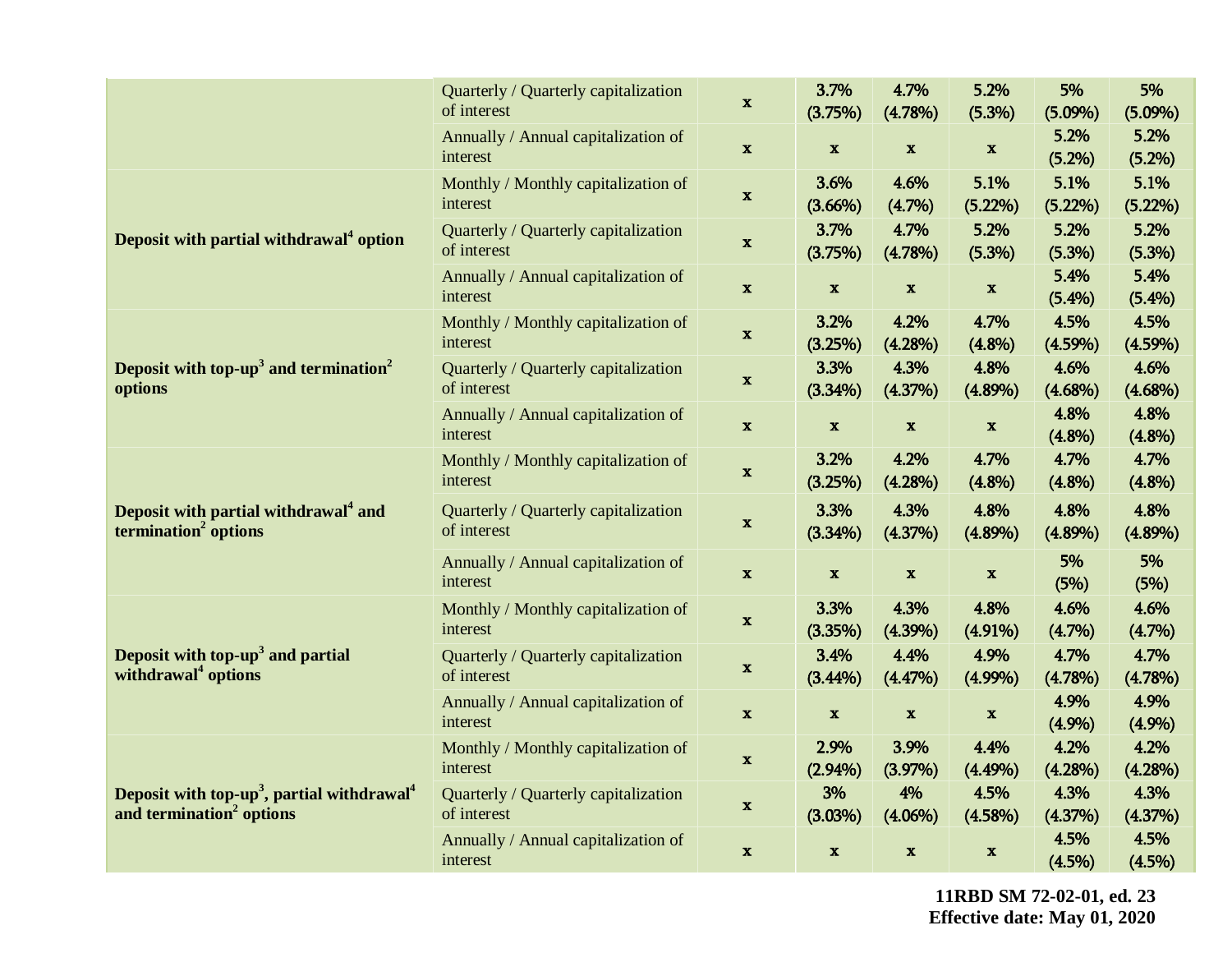## **ATTENTION!**

THE AMOUNTS AVAILABLE ON YOUR ACCOUNT ARE SUBJECT TO NOMINAL INTEREST RATE. THE ANNUAL PERCENTAGE YIELD SHOWS THE INCOME YOU CAN EARN IF YOU MAKE THE MANDATORY DEPOSIT PAYMENTS AND RECEIVE THE ACCRUED INTEREST WITH THE SELECTED FREQUENCY.

ANNUAL PERCENTAGE YIELD IS CALCULATED BY THE FOLLOWING FORMULA:

$$
A = \sum_{n=1}^{N} \frac{K_n}{(1+i)^{\frac{D_n}{365}}}
$$
(2)

Where

**i** is the narrowly defined effective rate (NDER)

**Kn** is n number of cash flows from the Bank's perspective

**N** is the number of cash flows related to that particular financial instrument

**A** is the initial amount attracted or provided

 $D_n$  is the period of receiving the n<sup>th</sup> cash flow expressed in the days elapsed from the day of the first flow (the day of first flow being the day of attracting or issuing the amounts)

<sup>1</sup>**AMERIA DEPOSIT** is a standard time deposit where the depositors (or third party) are not allowed to add to or withdraw amounts from deposit account or convert the deposit into another currency during the term of deposit agreement.

<sup>2</sup>If the depositor terminates the deposit agreement before the due date, the Bank shall recalculate the accrued interest at the rate applicable to the deposit for the actual number of days elapsed as of the termination date.

If the deposit is requested back within a 30-day period after the start date, interest is recalculated at an annual rate of 0.1%. This being the case, the option "payment of interest upfront at the beginning of the term" is not applicable.

<sup>3</sup>The client may top-up the deposited amount throughout the deposit term except the last 3 months. Maximum allowed increase is 30% of initial contractual amount. Funds transferred by third parties can be deposited in the name of the depositor provided the required details of deposit account are specified. This being the case, the option "payment of interest upfront at the beginning of the term" is not applicable.

<sup>4</sup>The client may withdraw part of deposited amount throughout the deposit term except the first 3 months. Maximum allowed withdrawal is 30% of initial contractual amount. Interest accrued to withdrawn amount shall not be recalculated.

When deposit amount is reduced, the Bank provides an account statement to the depositor who acknowledges its receipt by their signature. Such signed receipt shall be the proof of actual decrease of deposit amount.

This being the case, the option "payment of interest upfront at the beginning of the term" is not applicable.

**11RBD SM 72-02-01, ed. 23 Effective date: May 01, 2020**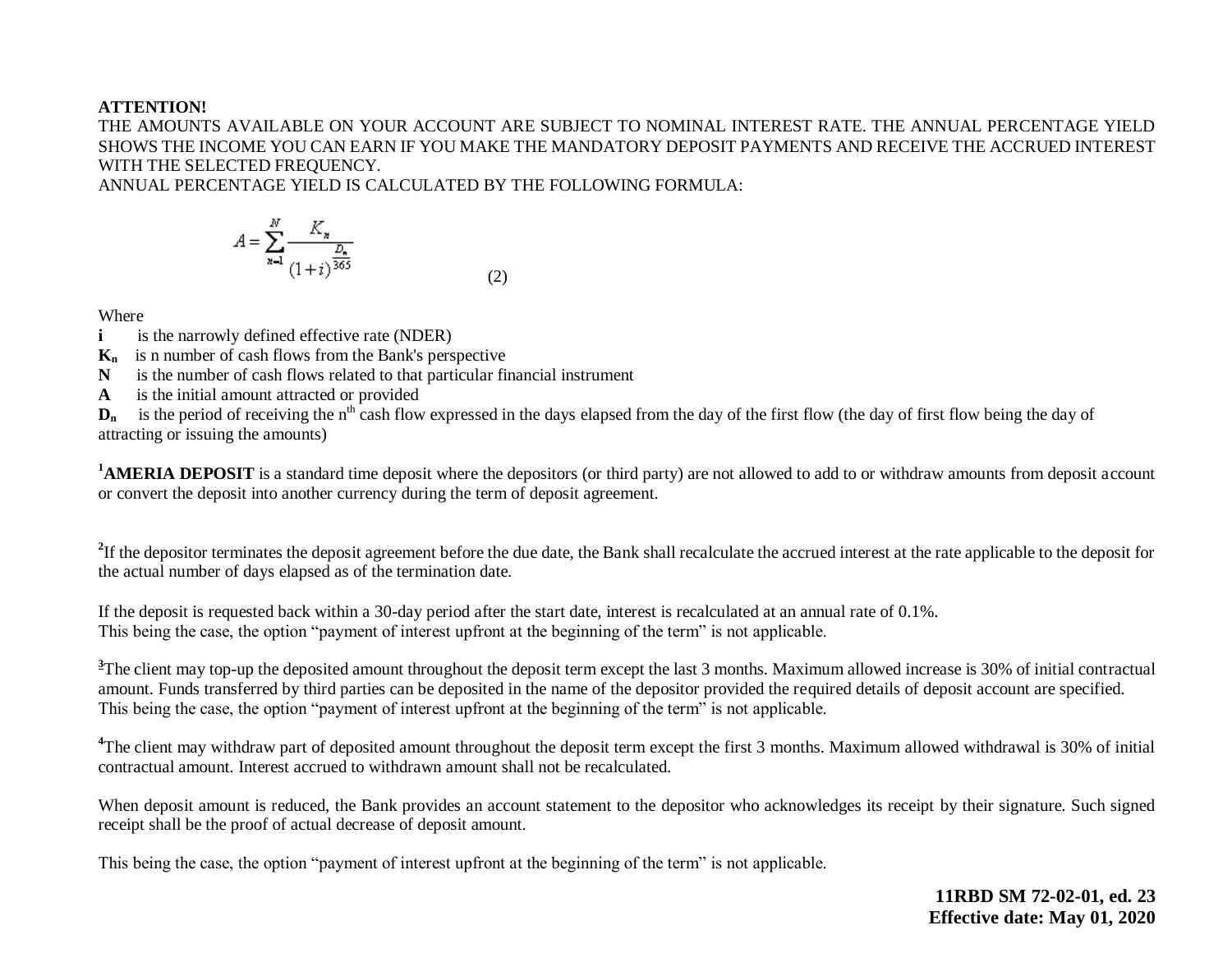## **Terms and conditions for deposits over AMD 2 billion or foreign currency equivalent shall be subject to internal regulations of the Bank.**

#### **Additional Benefits**

The Bank may, at its own discretion, provide to the depositor **a loan, debit or credit card with revolving or non-revolving line of credit** on the following terms**:**

| <b>Currency</b>             | Interest Rate               | $\mathbb{C}% \left( \mathcal{N}\right)$ redit Limit/Deposit (LTV) $^{1}$ .<br>Ratio |
|-----------------------------|-----------------------------|-------------------------------------------------------------------------------------|
| Same as deposit currency    | Deposit rate $+4\%$         | Up to 90%                                                                           |
| Other than deposit currency | As per Retail Lending Terms | Up to 70%                                                                           |

The Bank shall have the right to charge any overdue liabilities on credit card to the deposit account through direct debiting.

### **Terms and Conditions**

 $\overline{a}$ 

- 1. The payment of deposit to the Bank is documented by a written instrument, i.e. bank deposit agreement.
- 2. For clients making a time deposit the Bank opens an account in AMD. If the deposit is in foreign currency, the Bank opens an account in the deposit currency as well. In the latter case no account opening fee is charged.
- 3. Account statements are subject to the following terms.

| Fee for provision of account statement                                                                                              |                                                |
|-------------------------------------------------------------------------------------------------------------------------------------|------------------------------------------------|
| Provision of account statements, copies of account statements or other<br>documents kept in electronic form, backdated up to 1 year | Free                                           |
| Provision of account statements or copies of account statements                                                                     | AMD 5,000                                      |
| backdated more than 1 year or other documents kept in electronic form <sup>2</sup>                                                  | per annual statement per account, VAT included |
| Provision of copies of documents kept in paper form or copies of                                                                    | AMD 5,000                                      |
| electronic documents backdated more than 1 year                                                                                     | per document, VAT included                     |

- 4. The Bank calculates interest based on 365 days per year.
- 5. Interest is accrued for the calendar days within the period starting on the day the Deposit amount is accepted by the Bank until the day preceding the day when the amount is returned to the depositor or is withdrawn from the depositor's account for another reason.
- 6. Interest is taxable at 10% or 5% pursuant to the tax legislation of Republic of Armenia or Nagorno Karabakh Republic, respectively.
- 7. Interest may be paid by one of the following schemes as defined in deposit agreement:

**7.1 Monthly:** interest is credited to the depositor's bank account on monthly basis from the deposit start date. Before payment of interest the Bank withholds the income tax.

<sup>&</sup>lt;sup>1</sup>The deposit amount used for calculation of the ratio does not include the interest paid at the beginning of the term.

<sup>&</sup>lt;sup>2</sup>Account statements, their copies and other materials (including references, documents, their copies) backdated more than 3 years are provided on contractual terms.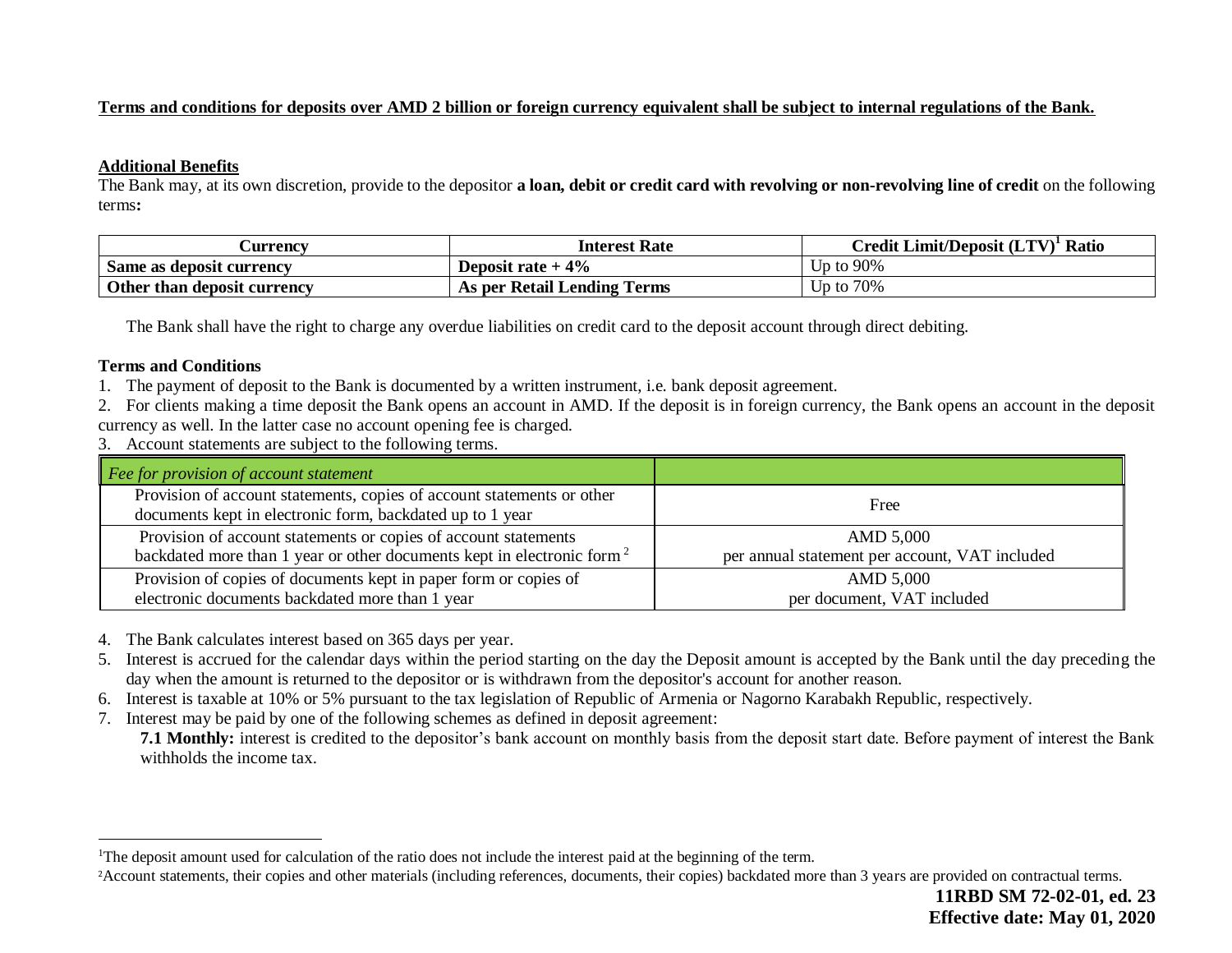**7.2 Monthly capitalization of interest**: net interest (after tax) is accrued to deposit principal every month to the start date of the deposit or on the first banking day after that. Interest for each subsequent period is accrued to the sum of the previous month's interest and the principal amount. The term of deposits with compound interest rates should be at least 60 days.

**7.3 Quarterly payment**: interest is credited to the depositor's bank account on quarterly basis on the last day of the quarter. Before payment of interest the Bank withholds the income tax.

**7.4 Quarterly capitalization of interest**: net interest (after tax) is accrued to deposit principal every quarter to the start date of the deposit or on the first banking day after that. Interest for each subsequent period is accrued to the sum of the previous quarters' interest and the principal amount.

**7.5 Annual payment:** interest is credited to the depositor's account on annual basis on the last day of the year. Before payment of interest the Bank withholds the income tax.

**7.6 Annual capitalization of interest**: net interest (after tax) is accrued to deposit principal every year to the start date of the deposit or on the first banking day after that. Interest for each subsequent period is accrued to the sum of the previous years' interest and the principal.

**7.7 Payment of interest upfront at the beginning of the term:** interest is paid upfront on the start day of the deposit. Before payment of interest the Bank withholds the income tax.

8. The Bank shall not, at its own initiative and discretion, decrease the interest rate defined by deposit agreement during the term of the agreement.

9. The deposit agreement may be extended in cases and in the manner provided for by the agreement and terms and conditions of deposits for individuals.

10. The Bank shall repay the deposit, whether fully or partially, forthwith upon request of the depositor. In accordance with these terms and conditions, if the deposit is requested back before the due date, the Bank shall recalculate and repay the amount based on the depositor's withdrawal application. This being the case, the Bank shall pay interest at a 0.1% annual rate instead of the rate defined by deposit agreement. If the interest chargeable back after recalculation has already been paid to the client, the difference between such interest and interest at 0.1% annual rate is charged to the deposit. This clause is applicable unless otherwise defined by the deposit terms and/or deposit agreement.

11. If the depositor does not request to return the deposit amount upon expiry of the agreement, then based on the option selected by the depositor in the agreement either (i) the agreement is prolonged in the manner defined therein and subject to the interest rates effective in the Bank at that time, or (ii) the deposit is transferred to the depositor's bank account to be serviced in accordance with the then applicable current bank account rates and fees.

12. In case of the depositor's decease, accrual of interest will continue until expiry of deposit agreement, after which the Bank transfers the deposit and accrued interest to the depositor's account. In this case, these amounts shall be transferred to the heirs of the depositor upon submission of properly perfected and executed documents on property rights, evidencing the fact of inheritance.

13. Repayment of deposits is guaranteed by the Deposit Guarantee Fund in accordance with the Law of the Republic of Armenia "On Guarantee of Remuneration of Bank Deposits of Physical Entities". The Law defines the following terms of deposit guarantee:

- For deposits in AMD only, the guarantee coverage is AMD 10.0 million.
- For deposits in foreign currency only, the guarantee coverage is AMD 5.0 million.
- For deposits both in AMD and foreign currency where the AMD-denominated deposit exceeds AMD 5.0 million, the guarantee coverage is up to AMD 10.0 million for AMD-denominated amount only.
- For deposits both in AMD and foreign currency where the AMD-denominated deposit amount is less than AMD 5.0 million, the guarantee coverage is 100% for AMD deposit + difference between AMD 5.0 million and reimbursed amount in AMD for foreign currency deposit.

14. Disagreements and disputes arising out of or in connection with deposit agreement shall be settled through negotiations between the parties. If the parties fail to reach agreement, the settlement shall be reached in the order defined under the legislation of the Republic of Armenia. Disagreements and disputes arising out of a property claim of which the value is within AMD 10,000,000 or foreign currency equivalent may be settled through the Financial System Mediator.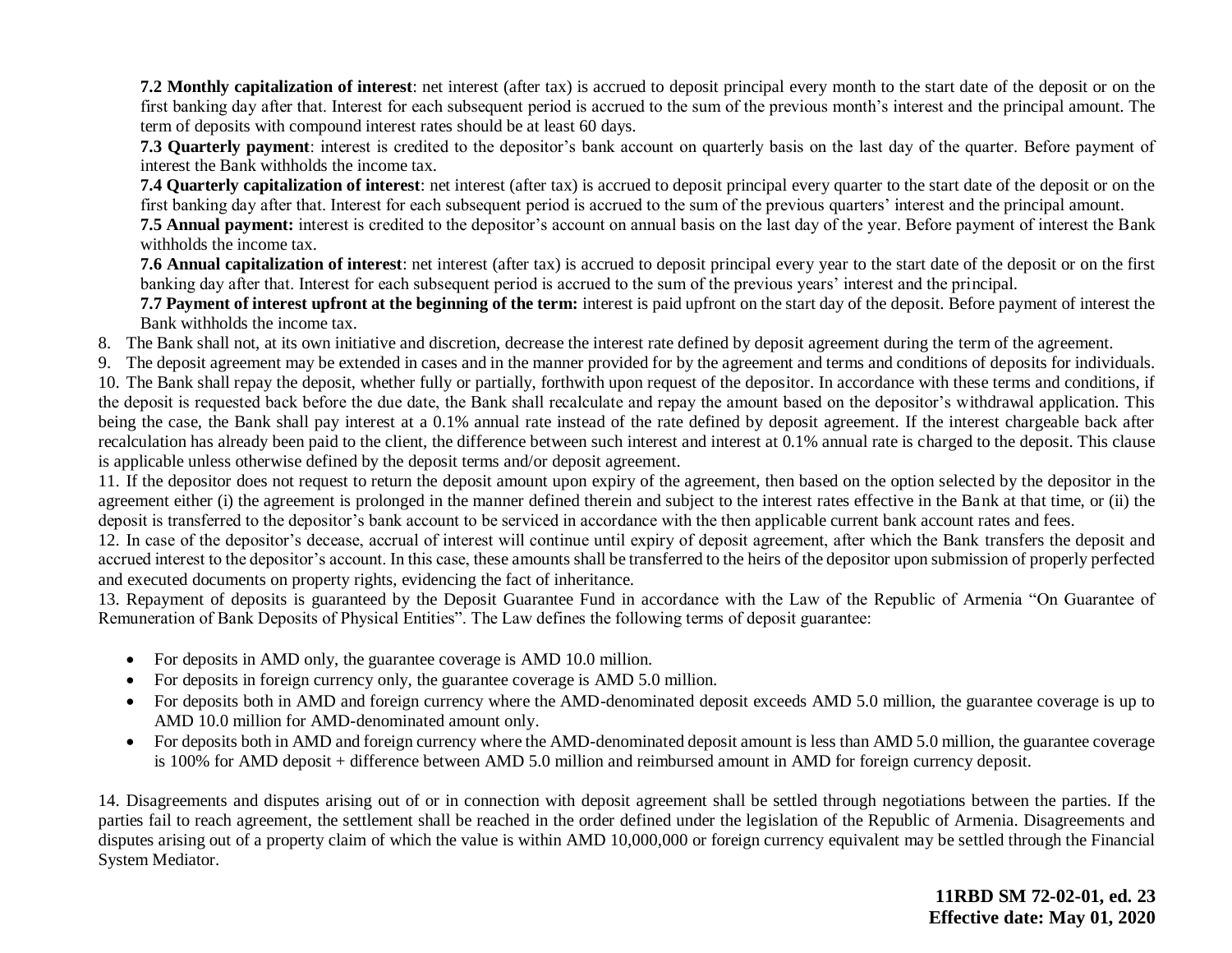Ameriabank has waived its right to dispute the decisions of the Financial System Mediator subject to the following conditions:

- The Bank is entitled to terminate the waiver agreement at any time.
- The agreement is effective for one year.
- The Bank has waived its right to dispute the decisions of the Financial System Mediator only if the property claim does not exceed AMD 250,000 and the amount of transaction does not exceed AMD 500,000.

## **Examples**

1. The depositor wishes to make an Ameria Deposit in Armenian drams for a term of 366 days with interest to be paid upfront at the beginning of the term.

Deposit amount: 100,000 AMD Deposit start date: June 1, 2018 Maturity: June 2, 2019 Annual simple interest rate: **7.5%** Interest payment date: June 1, 2018 (the deposit will be effective for 366 days, start date is included while the repayment date is left out) **Interest to be paid** = 100,000\***7.5%/**100/365\*366 = 7,520.54 AMD **Net interest to be paid (less 10% income tax) = 7,520.54 - 7,520.54**  $*10/100=6,768.49$  **AMD** 

2. The depositor wishes to make an Ameria Deposit in US dollars for a term of 271 days with termination and top-up options. Preferred interest payment scheme is quarterly payment.

Deposit amount: 10,000 USD Deposit start date: June 1, 2018 Maturity: February 27, 2019 Annual simple interest rate: **2.6%** First interest payment date: September 1, 2018 (the deposit has been effective for 92 days, start date is included) **Interest to be paid** = 10,000\* 2.6/100/365\*92= 65.53 USD **Net interest to be paid (less 10% income tax) = 65.53-65.53\*10/100= 58.98 USD** Second interest payment date: December 1, 2018 (the deposit has been effective for 91 days) **Interest to be paid** = 10,000\***2.6%/**100/365\*91 = 64.82 USD **Net interest to be paid (less 10% income tax)** = 64.82-64.82\*10/100 = 58.33 USD Third interest payment date: February 27, 2019 (the deposit has been effective for 88 days, the last day of the term is left out) **Interest to be paid** = 10,000\***2.6%**/100/365\*88 = 62.68 USD **Net interest to be paid (less 10% income tax) =**  $62.68-62.68*10/100 = 56.41$  **USD** 

3. The depositor has made an Ameria Deposit in US dollars for a term of 271 days with termination and top-up options. The interest payment scheme is quarterly payment. After 91 days the depositor decided to terminate the deposit:

Deposit amount: 10,000 USD